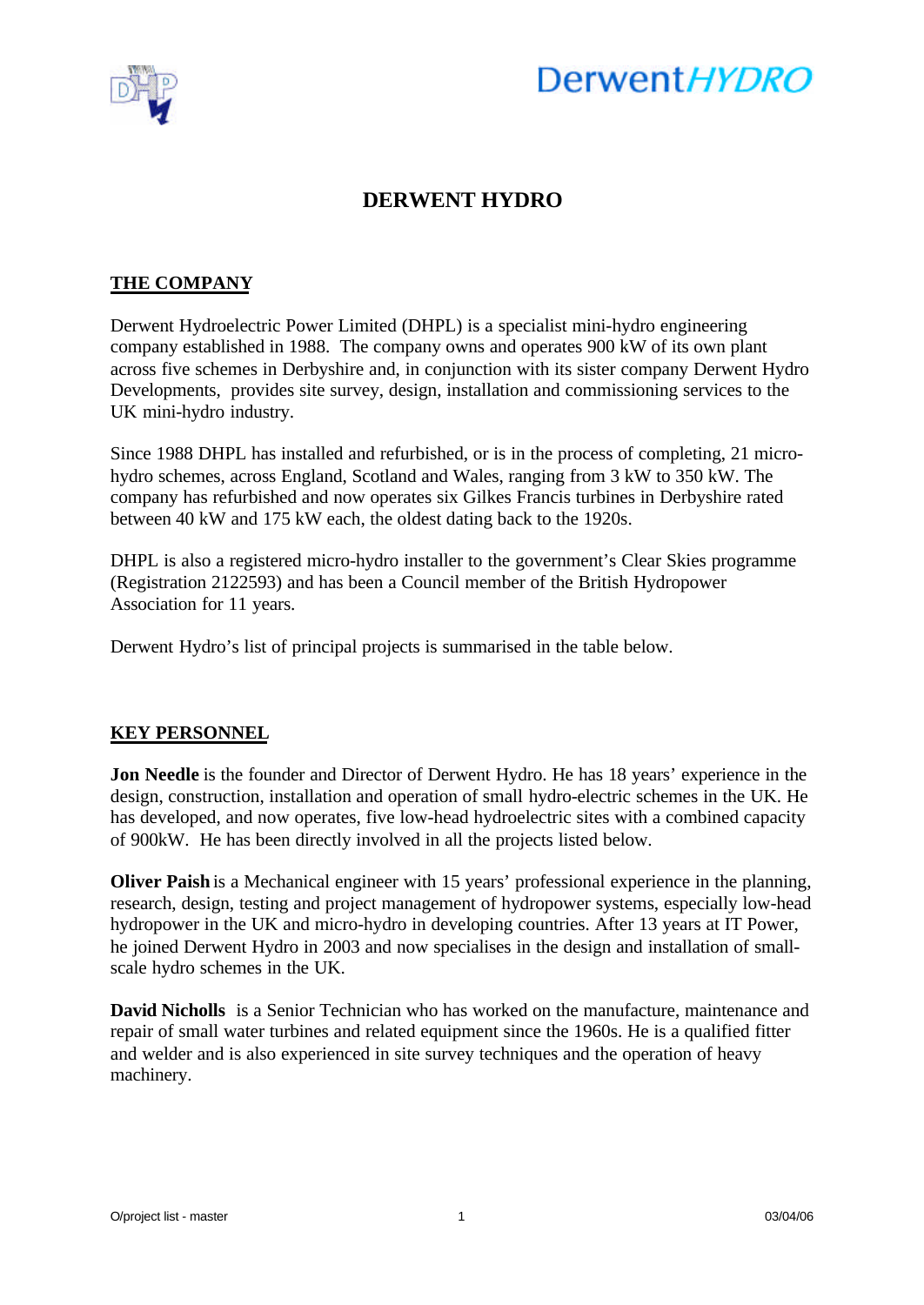#### **PROJECT REFERENCES**

| <b>PROJECT</b>                              | Year   | <b>Power</b> | <b>Head</b>      | <b>SERVICES PROVIDED</b>                                                                                                                                                                                                               |  |  |
|---------------------------------------------|--------|--------------|------------------|----------------------------------------------------------------------------------------------------------------------------------------------------------------------------------------------------------------------------------------|--|--|
| <b>DESIGN AND FEASIBILITY</b>               |        |              |                  |                                                                                                                                                                                                                                        |  |  |
| Evesham Mill<br>(ongoing)                   | 2005-6 | 50kW         | 2m               | Site survey, detailed design and environmental permissions for<br>the conversion of a Victorian powerhouse into a modern hydro-<br>scheme. Client: Private                                                                             |  |  |
| <b>Glenarm Estate</b><br>(ongoing)          | 2006   | 150kW        | 40 <sub>m</sub>  | Site survey, and detailed design for a medium-head scheme in<br>an environmentally-sensitive valley.<br><b>Client: Antrim Estates</b>                                                                                                  |  |  |
| Dounans Centre                              | 2005   | 130kW        | 135m             | Site survey, and detailed scheme design for a high-head<br>scheme in sensitive location.<br><b>Client: The Scottish Centres</b>                                                                                                        |  |  |
| Morpeth Weir                                | 2004   | 33 kW        | 2.4m             | Site survey, scheme design and feasibility report for a weir-<br>based low-head scheme.<br><b>Client: Castle Morpeth Council</b>                                                                                                       |  |  |
| Cuckney School                              | 2004   | 8 kW         | 4m               | Site survey, scheme design and feasibility report for a micro-<br>hydro scheme to supply a village school which successfully<br>applied for a £21,000 Clear Skies Grant<br><b>Client: Notts County Council</b>                         |  |  |
| llam church                                 | 2004   | 8 kW         | 1.2m             | Site survey, scheme design and feasibility report for a weir-<br>based ultra-low-head scheme to provide heating for a church.<br><b>Client: Ilam Community</b>                                                                         |  |  |
| <b>Oakhurst Mills</b>                       | 2004   | 200 kW       | 4.5m             | Site survey, scheme design and feasibility report for the<br>installation of new low-head turbines on an industrial site<br>spanning the River Derwent in Derbyshire.<br>Client: Powergen                                              |  |  |
| Romney Hydro-<br>scheme                     | 2004   | 200 kW       | 2m               | Design inputs on turbine selection and fish-screen design for an<br>innovative 200 kW project on the River Thames to supply power<br>to Windsor Castle. Client: Npower                                                                 |  |  |
| <b>Guildford Mill</b><br>*report available* | 2003   | 40 kW        | 1.7 <sub>m</sub> | Scheme design and detailed feasibility for the turbine<br>refurbishment and electrification of a 1930s Gilkes water-turbine<br>which successfully applied for a £60,000 Clear Skies Grant.<br>Client: Guildford Council                |  |  |
| <b>Blaydon Weir</b><br>*report available*   | 2003   | 45 kW        | 3m               | Site survey, scheme design and feasibility report for a 50kW<br>greenfield development near Gateshead.<br>Client: Gateshead Council                                                                                                    |  |  |
| <b>Tangier Mill</b>                         | 2003   | 100 kW       | 2m               | Site survey, scheme design and feasibility report for the<br>installation of new low-head turbines at a historic pumping<br>station on the River Thames. Client: Npower                                                                |  |  |
| <b>INSTALLATION (ongoing)</b>               |        |              |                  |                                                                                                                                                                                                                                        |  |  |
| <b>Cuckney School</b>                       | 2006   | 8kW          | 4m               | Design, installation and commissioning of an 8 kW crossflow<br>turbine to provide power for a Nottinghamshire school. Client:<br>Notts County Council.                                                                                 |  |  |
| <b>Itteringham Mill</b>                     | 2006   | 5kW          | 1.4 <sub>m</sub> | Design, manufacture, installation and commissioning of an ultra-<br>low head propeller turbine in as a siphon layout. Client: Private                                                                                                  |  |  |
| Talamh Life Centre                          | 2005   | 4kw          | 6.5m             | Design, installation and commissioning of a 4 kW Francis<br>turbine to provide power to a converted farmhouse in Scotland.<br>Client: Talamh Life Centre                                                                               |  |  |
| <b>Cotton Valley</b><br>Sewage Works        | 2005-6 | <b>15 kW</b> | 2.6 <sub>m</sub> | Design, installation and commissioning of a 15 kW crossflow<br>turbine installed in the final discharge pit at a sewage works, off-<br>setting on-site consumption. Client: Anglian Water                                              |  |  |
| Hamlyn Mill                                 | 2006   | 8 kW         | 2m               | Installation and commissioning of siphonic propeller turbine in a<br>disused sluice channel to supply power to a refurbished mill in<br>Derbyshire. Private client.                                                                    |  |  |
| Coniston Hydro                              | 2006-7 | 200 kW       | 80 <sub>m</sub>  | System specification and intake and powerhouse design for a<br>high head scheme in the Lake District involving 700 m of buried<br>penstock plus installation and commissioning of Turgo turbine<br>and control system. Private client. |  |  |
| <b>INSTALLATION (completed)</b>             |        |              |                  |                                                                                                                                                                                                                                        |  |  |
| Sonning Mill                                | 2004-5 | 16 kW        | 1.5m             | Design, manufacture, installation and commissioning of<br>aninnovative, siphonic propeller turbine at a historic mill on the<br>River Thames. Client: The Mill at Sonning                                                              |  |  |